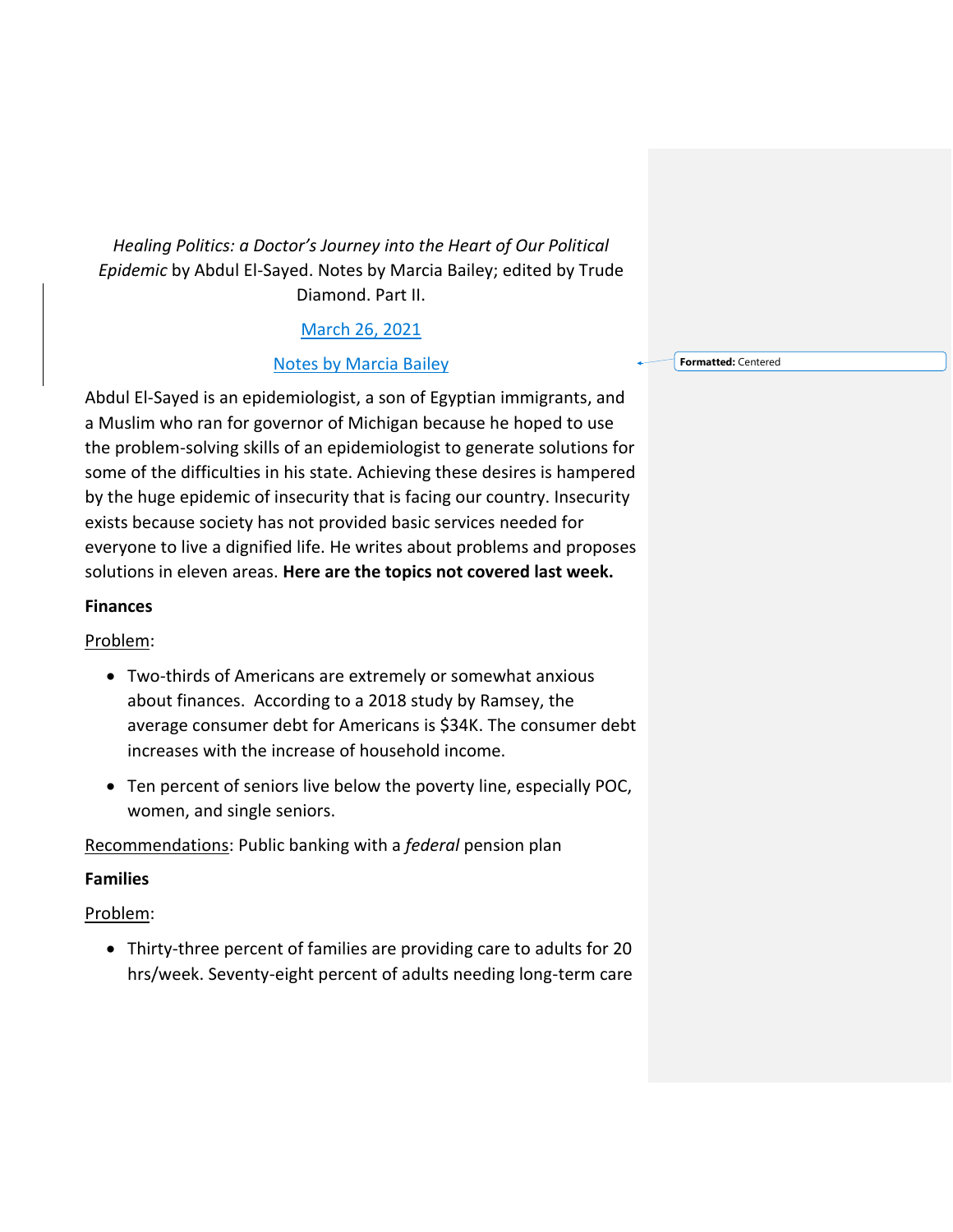depend on family or friends; two-thirds are women; half say care uses up their savings.

• Ten percent of elderly suffer neglect, or physical, emotional, sexual, or financial abuse. Senior abuse is often not reported.

Recommendations: Real Family Values

- Comprehensive family planning, including abortion.
- Institute family leave, childcare, and care for the disabled and elderly.

## **Housing**

## Problem:

- Twenty percent of kids live below the federal poverty line. Another 20% are considered low income. Thirty-nine percent of children live in homes with one or no parent (another guardian).
- From 1995 2018 median asking rent went up 70%. Upper middle class Whites moved back to cities which drives up rent and displaces POC.

Recommendations: Housing Reform – Enact a National Renters Bill of Rights and rent control legislation.

# **Inequality**

# Problem:

- Diseases result from social factors like racism, poverty, or neighborhoods with insufficient resources (food and Medicare "deserts."
- Social circumstances affect length of life overall, especially how often and how young children, the most vulnerable, die.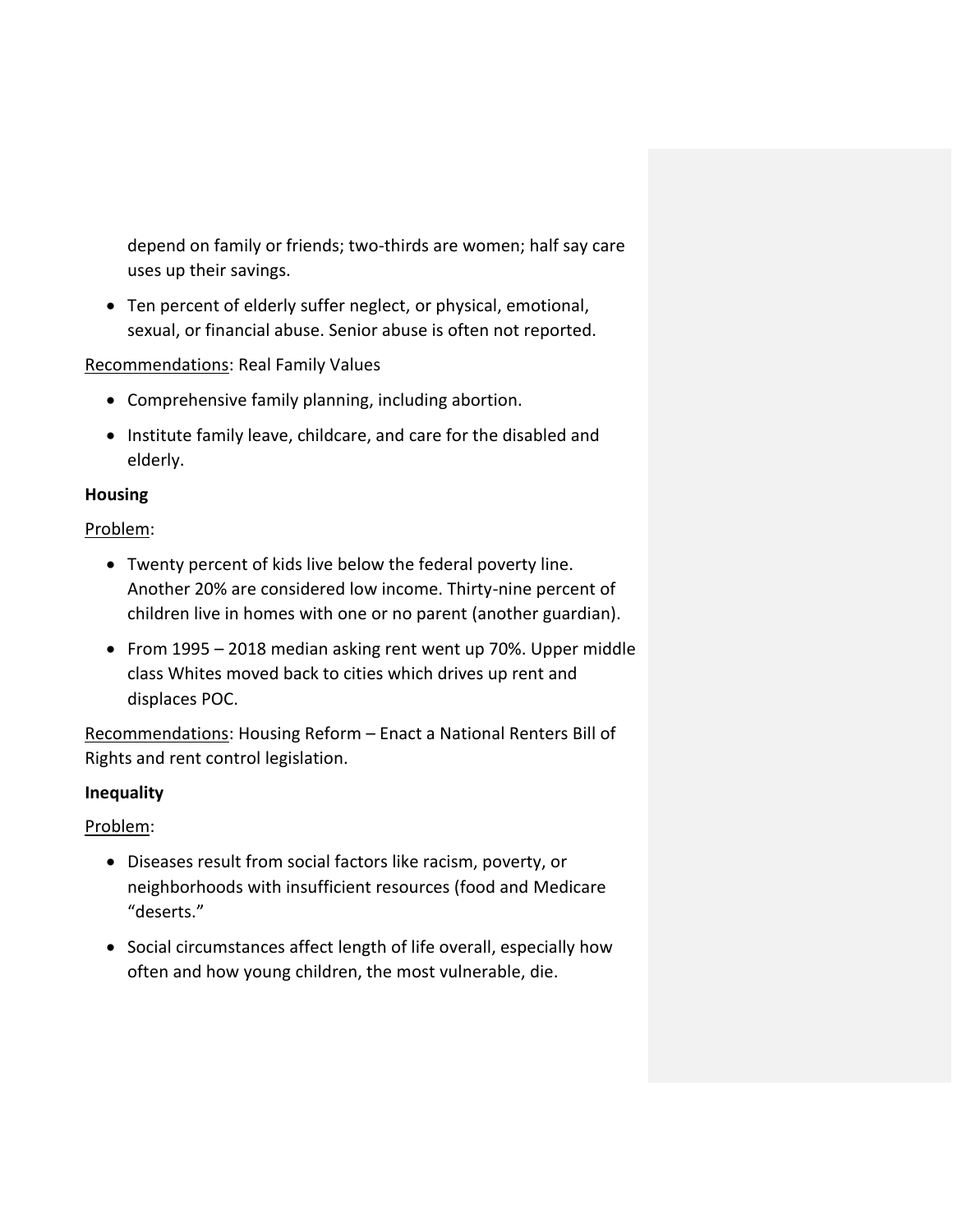Recommendations: Reparation and Equal Rights

- Reparations for Blacks and Indigenous peoples
- Equal rights for women and other non-cis/hetero individuals across gender, sex orientation, and gender identity lines

### **Immigration**

Problem: Reduced immigration reduces the labor strength and intellectual competitiveness of the country.

- Every percentage point increase of immigrants with college educations raises the average number of patents/person by 12/3%.
- Each percentage point increase of immigrants with advanced degrees raises the average number of patents/person by 27%.

Recommendations: Values-Driven Immigration and Foreign Policy

- Oppose White nationalism.
- End law enforcement raids on immigrant households, abolish ICE, and create a pathway to citizenship
- Reduce the bloated American war machine: stop spending on useless military equipment.
- Support Veterans and create a 21<sup>st</sup> Century GI Bill of Rights.
- Reconsider alliances with countries with poor human rights records.

### **Media**

Problem: Communications inequality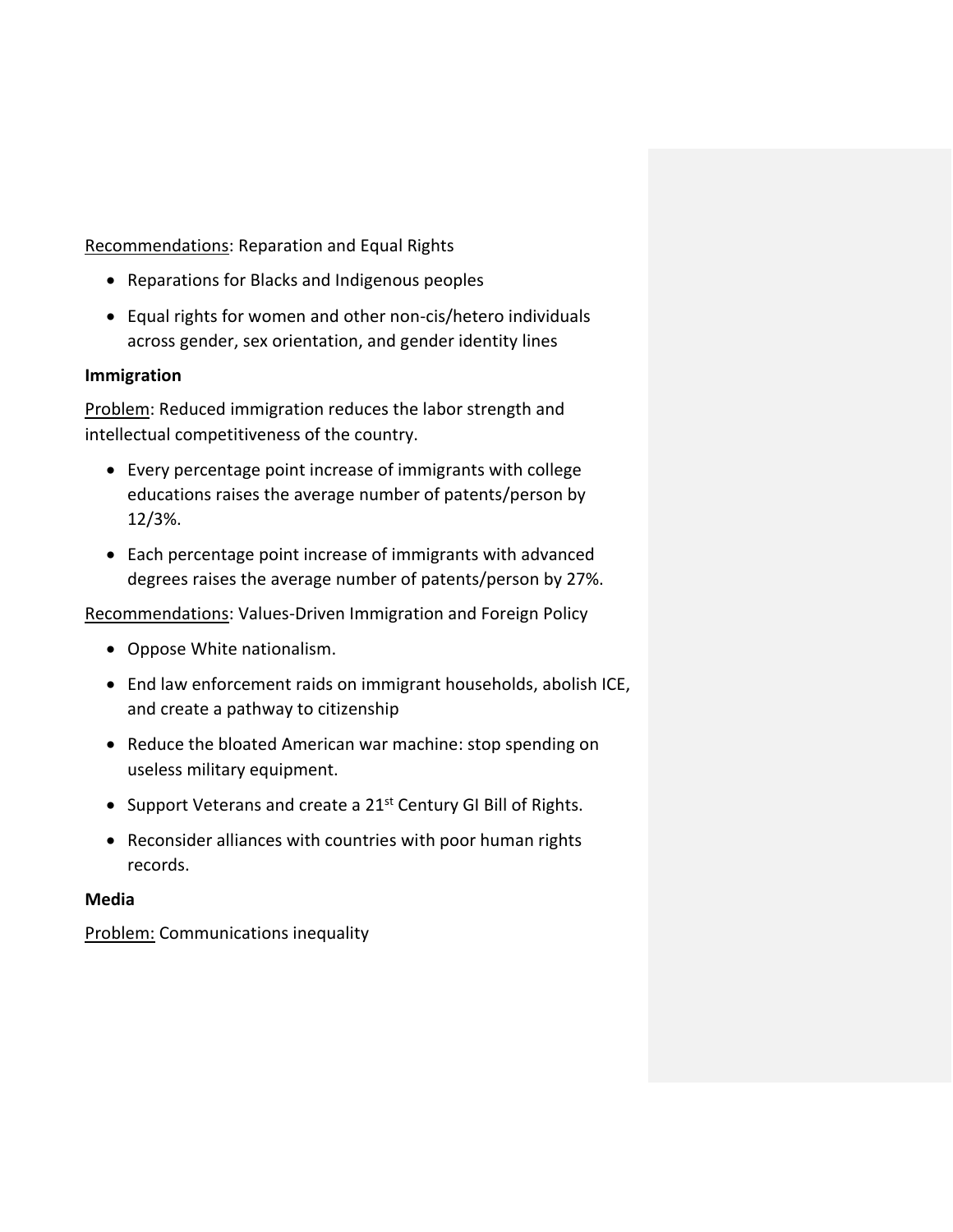- Nearly one third of rural communities have no wireless connection, and a tenth have no access to broadband Internet.
- American media is the most polarized of 36 countries studied. Conservative media play up racial stereotypes to people who rarely interact with POC.
- More than two-thirds of Americans get their news on social media, much of which are false narratives.
- FB tailors our news-feeds to whatever we have recently clicked on the most and pages/groups like those on which we have lingered the longest time, narrowing our view of the full spectrum of available information.
- Fear mongers fix attention on small relative differences in access to wealth, power, resources, or treatment between poor and materially insecure groups that include all categories of people. They attribute White poverty to these small differences (e.g., minorities getting advantages over "oppressed poor whites" through equal opportunity regulations), rather than the broader system that created it – including poverty among Whites. Fear mongering is meant to distract us from the systems that actually cause oppression, dividing and conquering us.

### Recommendations: Social Media Reform

- Break up the FB and Amazon data-sharing partnership.
- Establish an FCC bureau to regulate social media for false content and false user identities (bot networks that amplify the number of followers and false identities established by foreign governments and domestic terrorists).
- Protect user data privacy.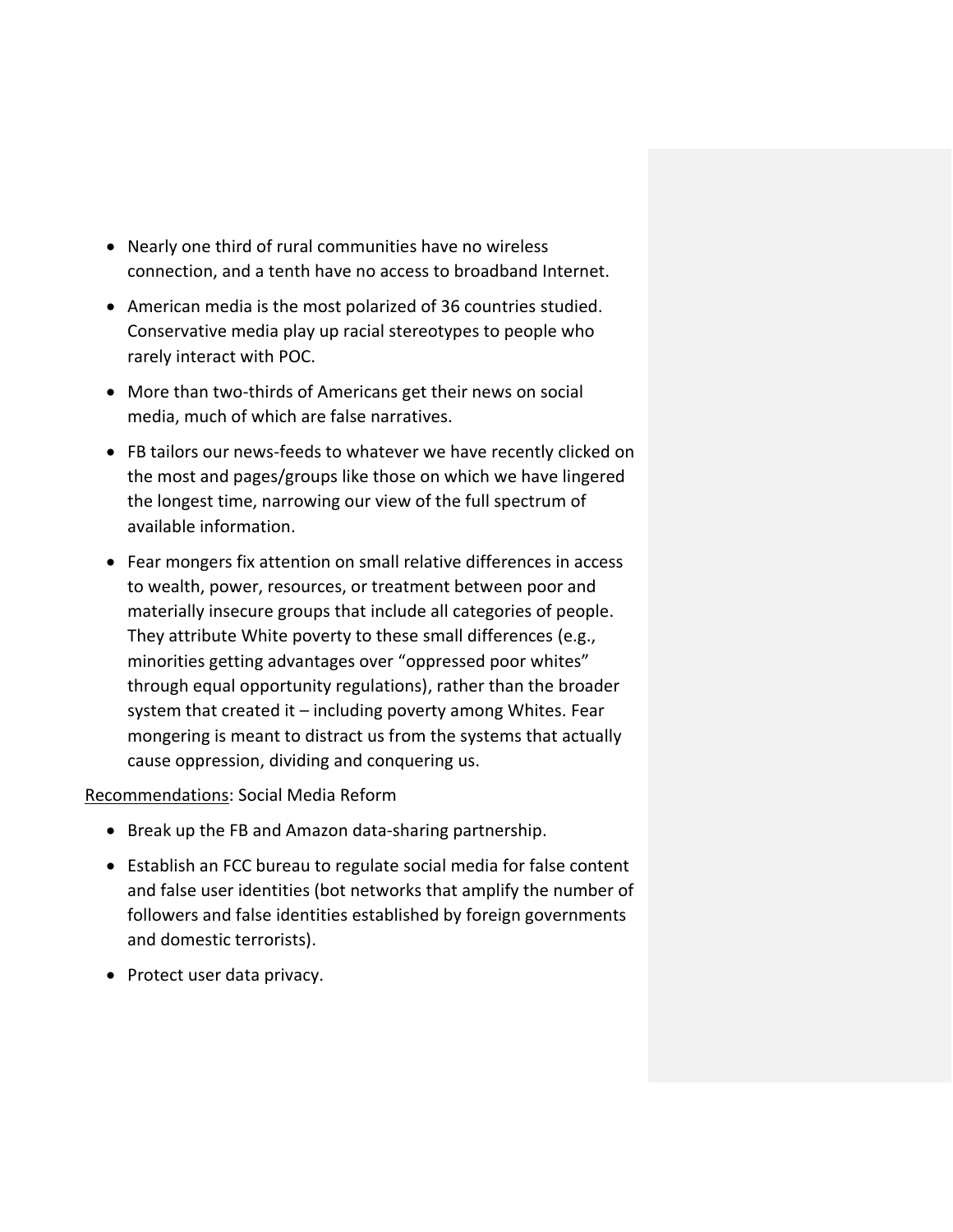### **Food**

### Problem:

- One in eight people suffer food insecurity.
- Thirty percent of Americans 20-39 are obese, with high blood pressure and cholesterol and type two diabetes, partly because of insufficient access to healthy food at affordable prices.
- The poor always suffer more and worse in epidemics, including our current widespread food insecurity.
- In the 1990's the real price of fruits and vegetable went up 40% while the price of a can of Coke went down 80%. Cause: corn syrup, a key factor in obesity and downstream diseases.

### Recommendations: Food Reform

- Attack obesity, the single most impactful intervention for the state of American health.
- Improve food processing for healthier outcomes with subsidies for healthy foods.
- Reform and support SNAP, WIC, and the National School lunch program.
- Tax sugar-sweetened beverages.

### **The Bottom Line**

The root cause of the problems described above is economic inequity, expressed in different aspects of each problem. Psychological manipulation from broadcast, cable, and social media entities